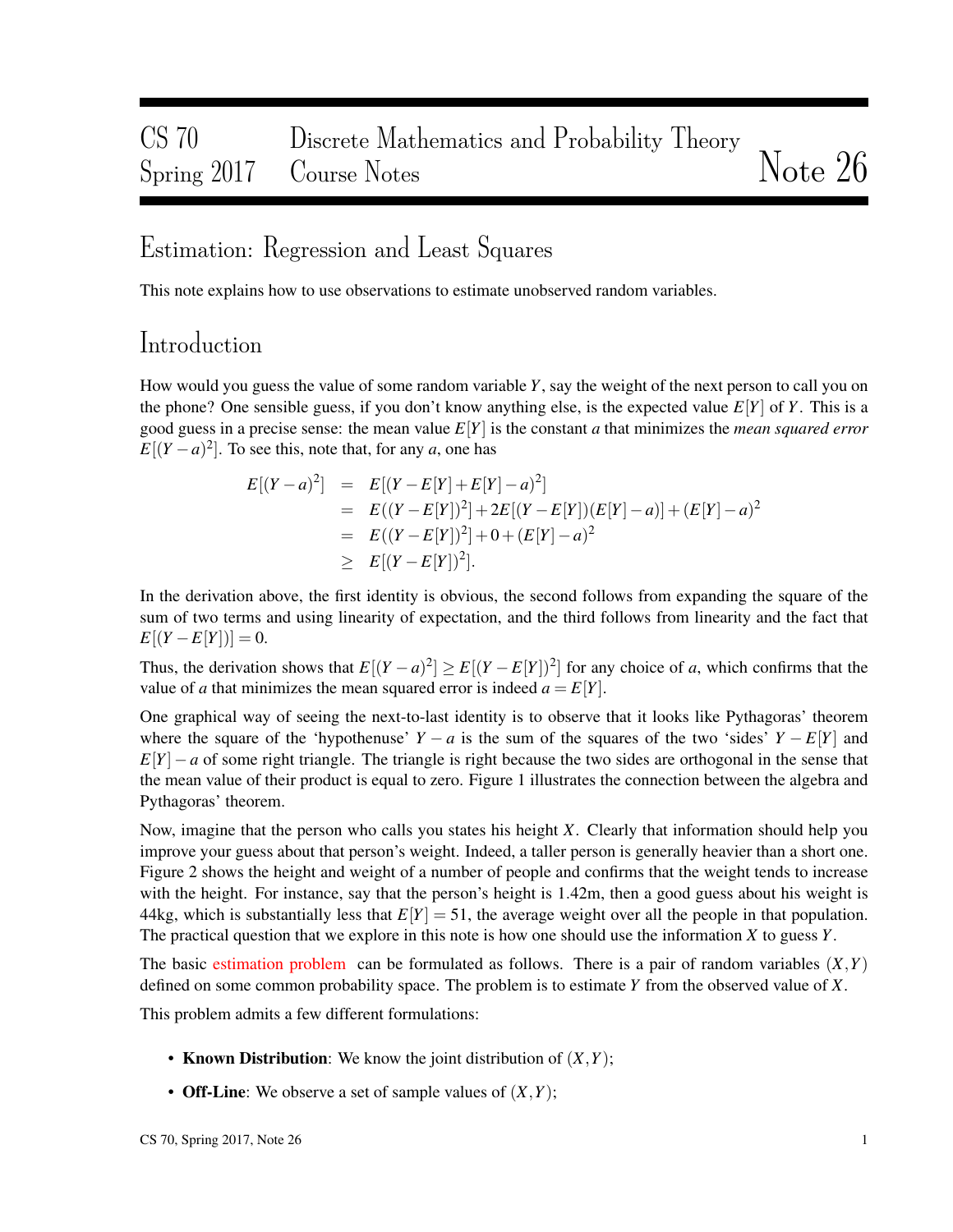





Figure 2: Height and weight of a number of people.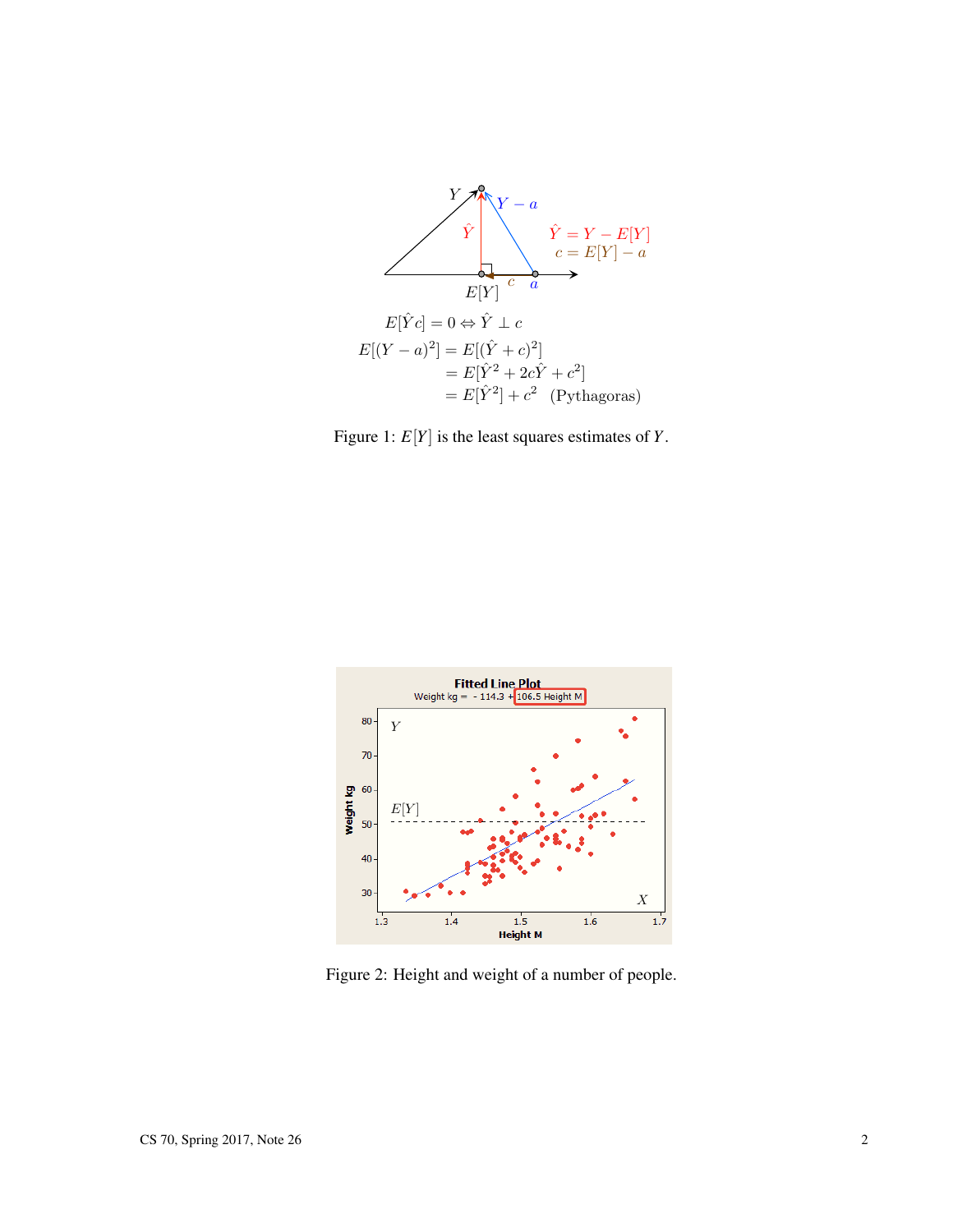

Figure 3: Least squares estimates  $\hat{Y}$  of  $Y$  given  $X$ : *LLSE* is linear, *QLSE* is quadratic, and *MMSE* can be an arbitrary function.

• On-Line: We observe successive values of samples of (*X*,*Y*).

The objective of the estimation is to choose the inference function  $g(\cdot)$  to minimize the expected error  $C(g)$ where

$$
C(g) = E(c(Y, g(X))).
$$

In this expression,  $g(X)$  is the guess  $\hat{Y}$  that one makes about *Y* given the observed value *X* and  $c(Y, \hat{Y})$  is the cost of guessing  $\hat{Y}$  when the actual value is *Y*. A standard example is

$$
c(Y,\hat{Y}) = |Y - \hat{Y}|^2.
$$

We will also study the case when  $Y \in \mathbb{R}^d$  for  $d > 1$ . In such a situation, one uses  $c(Y, \hat{Y}) = ||Y - \hat{Y}||^2$ . In this case, the corresponding best guess is said to be the *Least Squares Estimate (LSE)* of *Y* given *X*. If the function  $g(\cdot)$  can be arbitrary, it is the *Minimum Mean Squares Estimate (MMSE)* of *Y* given *X*. If the function  $g(.)$  is restricted to be linear, i.e., of the form  $a+BX$ , it is the *Linear Least Squares Estimate (LLSE)* of *Y* given *X*. One may also restrict  $g(\cdot)$  to be a polynomial of a given degree. For instance, one may define the Quadratic Least Squares Estimate *QLSE* of *Y* given *X*. See Figure 3.

One may wonder at the choice of the square of the error as opposed to another measure. One key justification is simplicity. For instance, choosing  $c(Y, \hat{Y}) = |Y - \hat{Y}|$  makes it much more complicated to derive the function *g*(·) that minimizes  $C(g)$ . To minimize the average value  $E[|Y - a|]$  without any other information about *Y* than its distribution, one should choose *a* to be the median of that distribution, i.e., a value ν such that  $P(Y \ge v) = P(Y \le v)$ . If one makes an observation *X*, there is no easy way to calculate the linear function  $a + bX$  that minimizes  $E[|Y - a - bX|]$ .

Thus, we will use the square of the error, mostly for convenience. Another justification is that the square of the error has the interpretation of noise power that is relevant in a number of applications, such as in signal processing.

### Linear Least Squares Estimate

In this section, we study the linear least squares estimate. Recall the setup that we explained in the previous section. There is a pair  $(X, Y)$  of random variables with some joint distribution and the problem is to find the function  $g(X) = a + bX$  that minimizes

$$
C(g) = E(|Y - g(X)|^2).
$$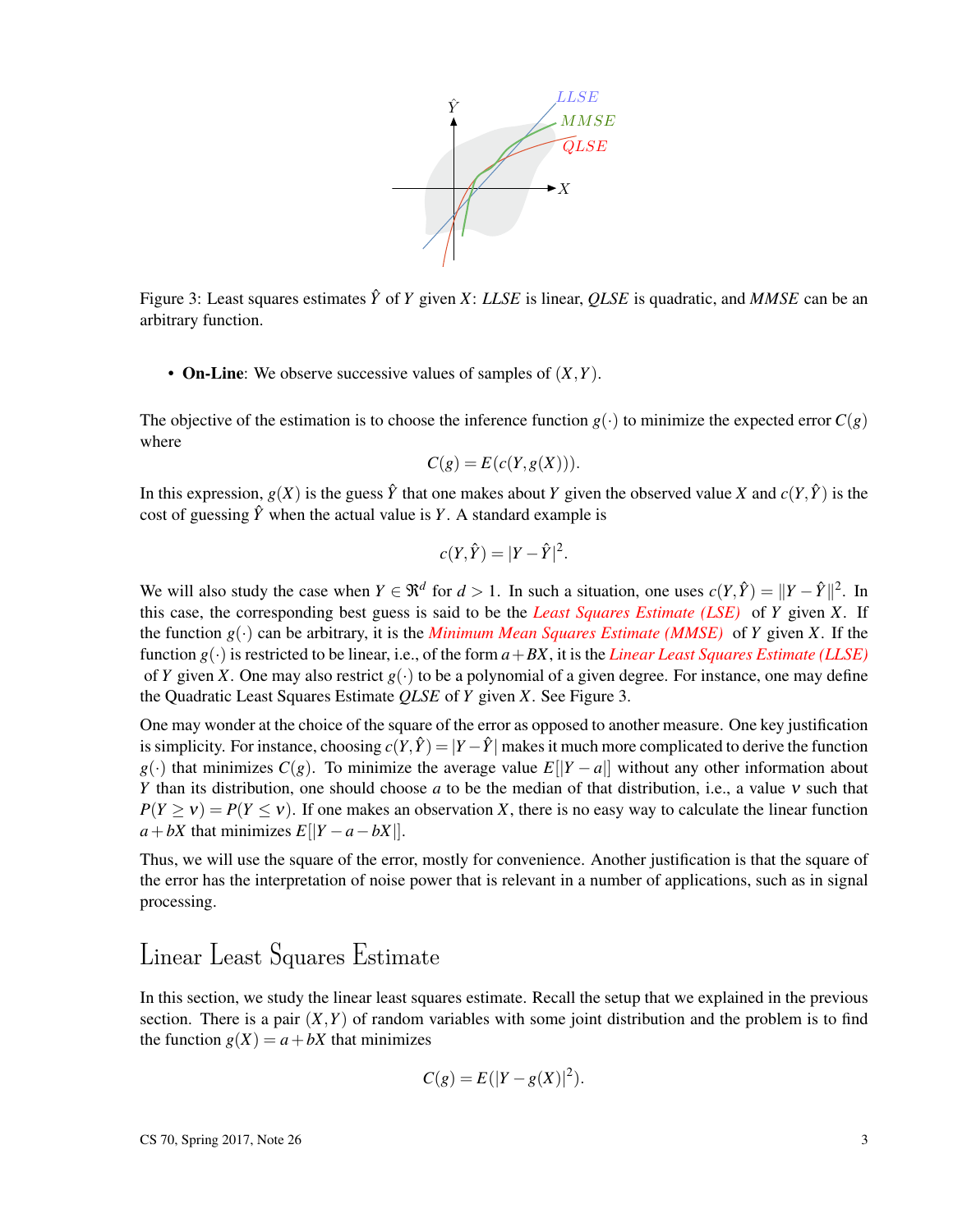We assume that the joint distribution of  $(X, Y)$  is known and we are looking for the linear function  $g(X)$  =  $a + bX$  that minimizes

$$
C(g) = E(|Y - g(X)|^2) = E(|Y - a - bX|^2).
$$

We denote this function by  $L[Y|X]$ . Thus, we have the following definition.

Definition 26.1. *Linear Least Squares Estimate (LLSE) The LLSE of Y given X, denoted by L*[*Y*|*X*]*, is the linear function a*+*bX that minimizes*

$$
E(|Y-a-bX|^2).
$$

Note that

$$
C(g) = E(Y^2 + a^2 + b^2X^2 - 2aY - 2bYX + 2abX)
$$
  
=  $E(Y^2) + a^2 + b^2E(X^2) - 2aE(Y) - 2bE(YX) + 2abE(X)$ .

To find the values of *a* and *b* that minimize that expression, we set to zero the partial derivatives with respect to *a* and *b*. This gives the following two equations:

$$
0 = 2a - 2E(Y) + 2bE(X)
$$
 (1)

$$
0 = 2bE(X2) - 2E(YX) + 2aE(X).
$$
 (2)

Solving these equations for *a* and *b*, we find that

$$
L[Y|X] = a + bX = E(Y) + \frac{cov(X,Y)}{var(X)}(X - E(X))
$$

where we used the following definitions:

Definition 26.2. *Let X and Y be random variables defined on the same probability space. Then,*

$$
cov(X,Y) := E(YX) - E(Y)E(X)
$$
 and  $var(X) := E(X^2) - E(X)^2$ .

*The quantity cov* $(X, Y)$  *is called the covariance of X and Y. These two random variables are said to be* uncorrelated *if*  $cov(X, Y) = 0$ , positively correlated *if*  $cov(X, Y) > 0$ , and negatively correlated *if*  $cov(X, Y) <$ 0*.*

It is a simple exercise to show that

$$
cov(a+bX,c+dY) = bdcov(X,Y), var(X+Y) = var(X) + var(Y) + 2cov(X,Y) \text{ and } var(a+bX) = b^2var(X).
$$

Note also that *X* and *Y* are uncorrelated if they are independent, but that the converse is not true. For instance, if  $(X, Y)$  is uniformly distributed in  $\{(-1,0), (0,1), (1,0)\}$ , then *X* and *Y* are uncorrelated but not independent. Also, as was shown in a previous lecture, the variance of the sum of pairwise independent random variables is the sum of their variances.

We summarize the result above as a theorem.

#### Theorem 26.1. *Linear Least Squares Estimate*

*One has*

$$
L[Y|X] = E(Y) + \frac{cov(X,Y)}{var(X)}(X - E(X)).
$$
\n(3)

 $\text{CS } 70, \text{ Spring } 2017, \text{ Note } 26$  4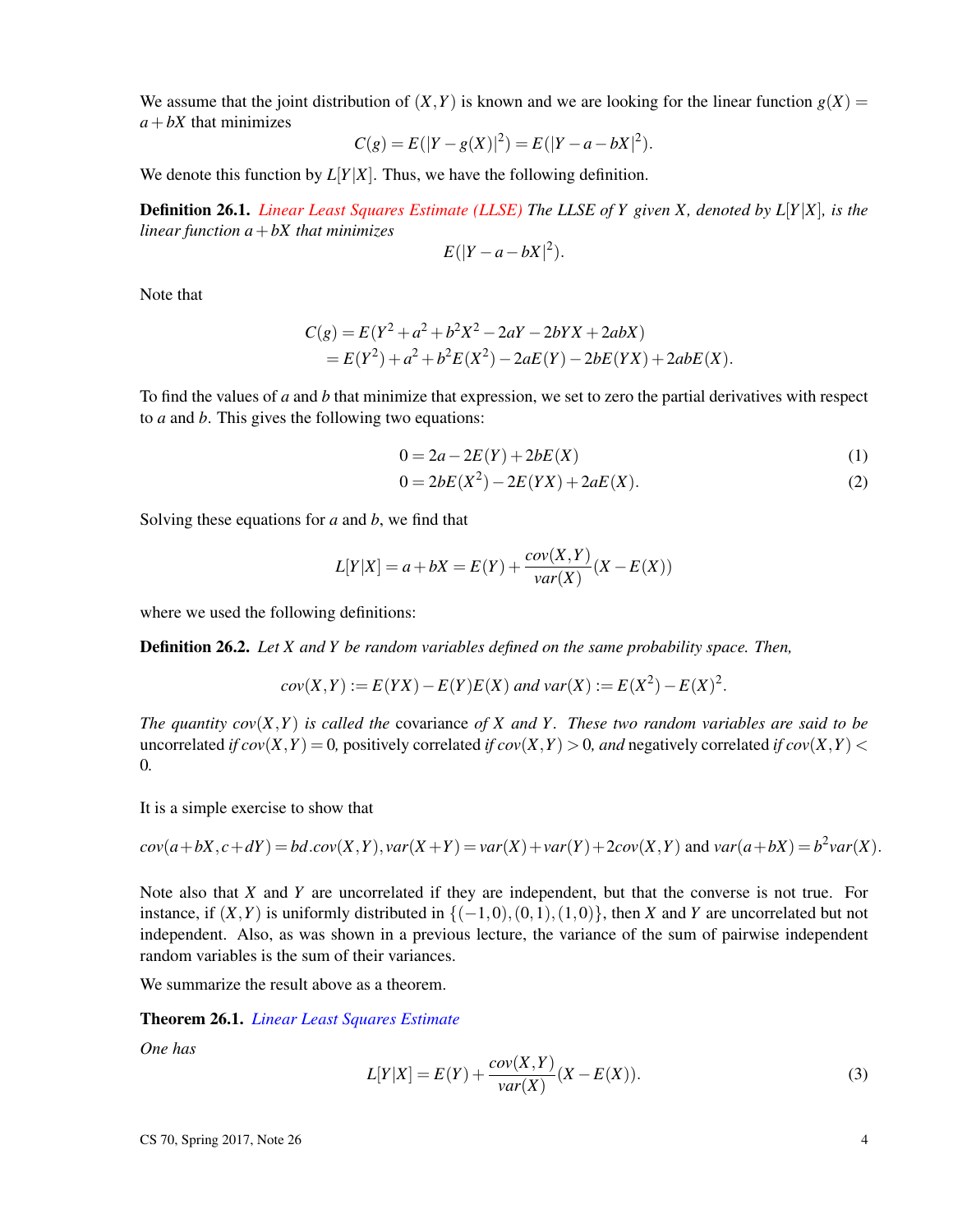As a first example, assume that

$$
X = \alpha Y + Z \tag{4}
$$

where *Y* and *Z* are zero-mean and independent. The interpretation of this identity is that *X* is a noisy measurement of a scaled version of *Y*. For instance, *Y* could be the voltage at one end of a pair of wires and *X* the measured voltage at the other end. In this case, we find

$$
cov(X,Y) = E(YX) - E(Y)E(X)
$$
  
=  $E(Y(\alpha Y + Z)) = \alpha E(Y^2)$   

$$
var(X) = \alpha^2 var(Y) + var(Z) = \alpha^2 E(Y^2) + E(Z^2).
$$

Hence,

$$
L[Y|X] = \frac{\alpha E(Y^2)}{\alpha^2 E(Y^2) + E(Z^2)} X = \frac{\alpha^{-1} X}{1 + SNR^{-1}}
$$

where

$$
SNR := \frac{\alpha^2 E(Y^2)}{\sigma^2}
$$

is the *signal-to-noise ratio*, i.e., the ratio of the power  $E(\alpha^2 Y^2)$  of the signal in *X* divided by the power  $E(Z^2)$  of the noise. Note that if *SNR* is small, then  $L[Y|X]$  is close to zero, which is the best guess about *Y* if one does not make any observation. Also, if *SNR* is very large, then  $L[Y|X] \approx \alpha^{-1}X$ , which is the correct guess if  $Z = 0$ .

As a second example, assume that

$$
Y = \alpha X + \beta X^2 \tag{5}
$$

where  $E[X] = 1/2, E[X^2] = 1/3$  and  $E[X^3] = 1/4$ . The point of this example is that *Y* is a deterministic function of *X*, so that it is easy to calculate *Y* from *X*. However, what if one is required to approximate *Y* by a linear function of *X*?

We find

$$
E(Y) = \alpha E(X) + \beta E(X^2) = \alpha/2 + \beta/3;
$$
  
\n
$$
cov(X, Y) = E(YX) - E(Y)E(X)
$$
  
\n
$$
= E(\alpha X^2 + \beta X^3) - (\alpha/2 + \beta/3)(1/2)
$$
  
\n
$$
= \alpha/3 + \beta/4 - \alpha/4 - \beta/6
$$
  
\n
$$
= (\alpha + \beta)/12
$$
  
\n
$$
var(X) = E(X^2) - E(X)^2 = 1/3 - (1/2)^2 = 1/12.
$$

Hence,

$$
L[Y|X] = \alpha/2 + \beta/3 + (\alpha + \beta)(X - 1/2) = -\beta/6 + (\alpha + \beta)X.
$$

This estimate is sketched in Figure 4.

### Projection

There is an insightful interpretation of  $L[Y|X]$  as a projection that also helps understand more complex estimates. This interpretation is that  $L[Y|X]$  is the projection of *Y* onto the set  $\mathscr{L}(X)$  of linear functions of *X*.

This interpretation is sketched in Figure 5. In that figure, random variables are represented by points and  $\mathscr{L}(X)$  is shown as a plane since the linear combination of points in that set is again in the set. (A linear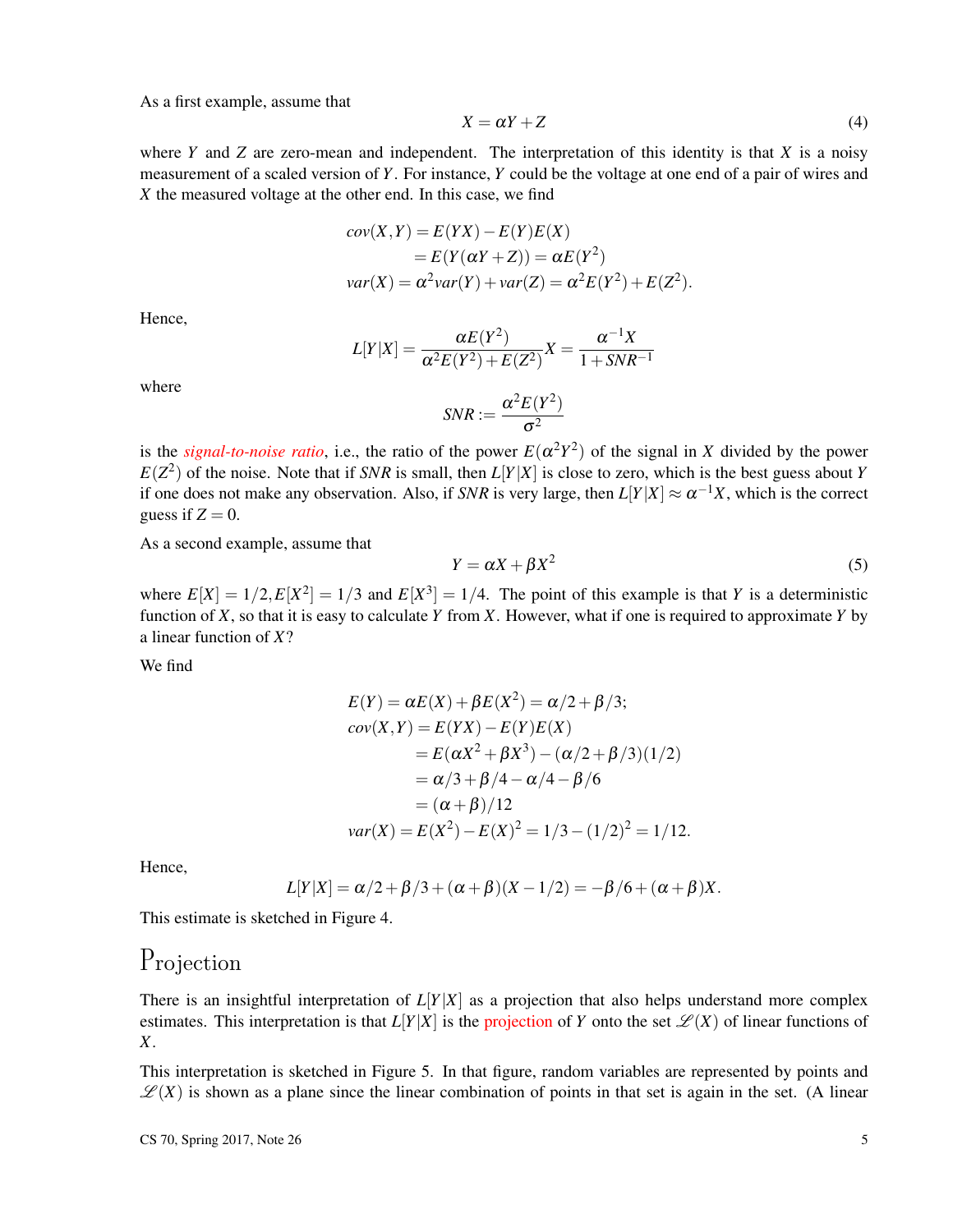

Figure 4: The figure shows  $L[Y|X]$  where  $Y = \alpha X + \beta X^2$ .



Figure 5:  $L[Y|X]$  is the projection of *Y* onto  $\mathscr{L}(X)$ .

combination of linear functions of *X* is also a linear function of *X*.) In the figure, the square of the length of a vector from a random variable *V* to another random variable *W* is  $E(|V - W|^2)$ . Also, we say that two vectors *V* and *W* are orthogonal if  $E(VW) = 0$ . Thus,  $L[Y|X] = a + bX$  is the projection of *Y* onto  $\mathscr{L}(X)$  if  $Y - L[Y|X]$  is orthogonal to every linear function of *X*, i.e., if

$$
E((Y-a-bX)(c+dX)) = 0, \forall c, d \in \mathfrak{R}.
$$

Equivalently,

$$
E(Y) = a + bE(X)
$$
 and  $E((Y - a - bX)X) = 0.$  (6)

These two equations are the same as (1)-(2). We call the identities (6) the projection property.

Figure 6 illustrates the projection when

$$
E(Y) = 0
$$
,  $var(Y) = 1$  and  $X = Y + Z$  where  $E(Z) = 0$  and  $E(Z^2) = \sigma^2$ .

In this figure, the length of *Z* is equal to  $\sqrt{E(Z^2)} = \sigma$ , the length of *Y* is  $\sqrt{E(Y^2)} = 1$  and the vectors *Y* and *Z* are orthogonal because  $E(YZ) = 0$ .



Figure 6: Example of projection.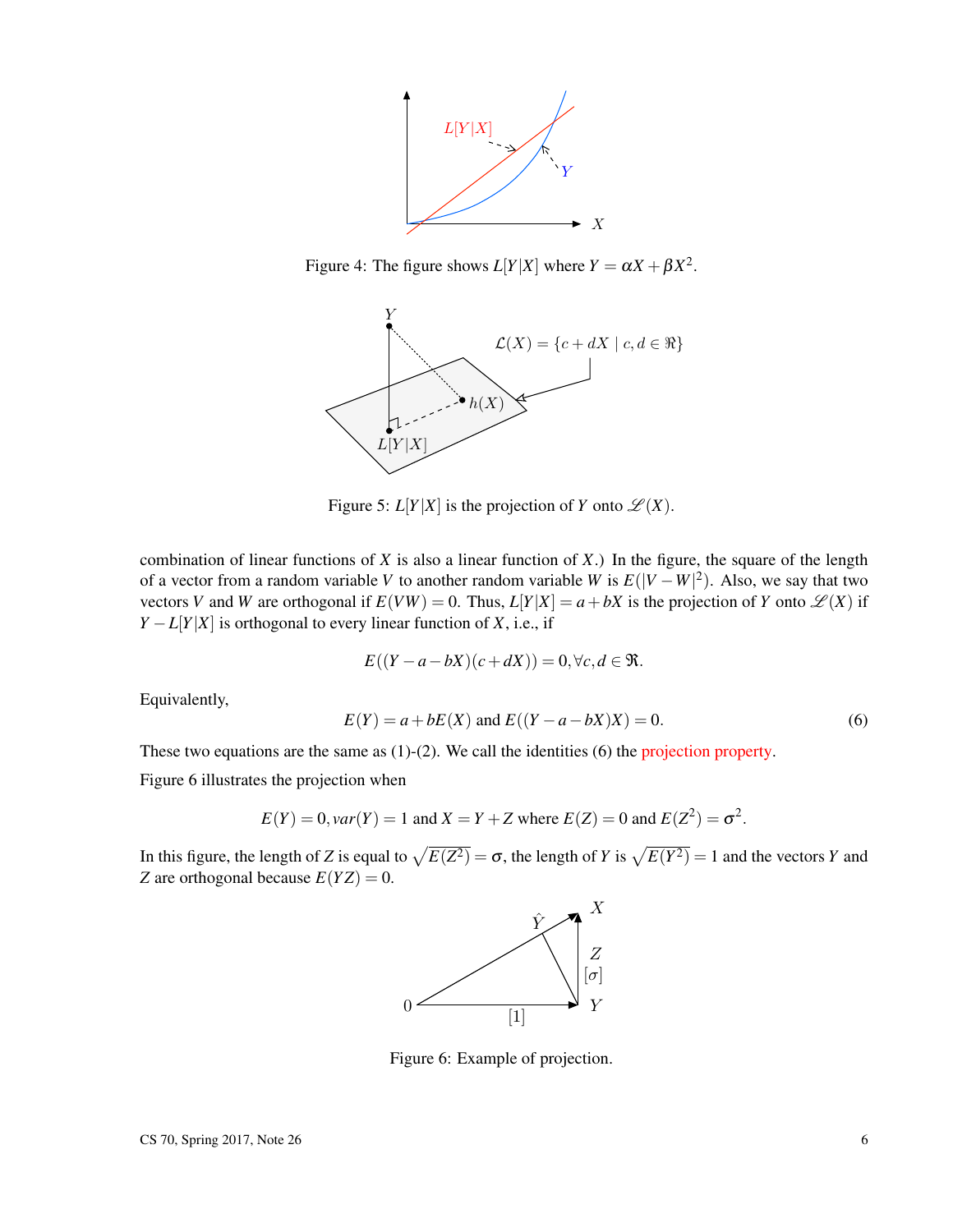We see that the triangles  $0\hat{Y}Y$  and  $0YX$  are similar. Hence,

$$
\frac{\|\hat{Y}\|}{\|Y\|} = \frac{\|Y\|}{\|X\|},
$$

so that

$$
\frac{\|\hat{Y}\|}{1} = \frac{1}{\sqrt{1+\sigma^2}} = \frac{\|X\|}{1+\sigma^2},
$$

since  $||X|| = \sqrt{1 + \sigma^2}$ . This shows that

$$
\hat{Y} = \frac{1}{1 + \sigma^2} X.
$$

To see why the projection property implies that  $L[Y|X]$  is the closest point to *Y* in  $\mathscr{L}(X)$ , as suggested by Figure 5, we verify that

$$
E(|Y - L[Y|X]|^2) \le E(|Y - h(X)|^2),
$$

for any given  $h(X) = c + dX$ . The idea of the proof is to verify Pythagora's identity on the right triangle with vertices  $Y, L[Y|X]$  and  $h(X)$ . We have

$$
E(|Y - h(X)|^2) = E(|Y - L[Y|X] + L[Y|X] - h(X)|^2)
$$
  
=  $E(|Y - L[Y|X]|^2) + E(|L[Y|X] - h(X)|^2)$   
+  $2E((Y - L[Y|X])(L[Y|X] - h(X))).$ 

Now, the projection property (6) implies that the last term in the above expression is equal to zero. Indeed,  $L[Y|X] - h(X)$  is a linear function of *X*. It follows that

$$
E(|Y - h(X)|^2) = E(|Y - L[Y|X]|^2) + E(|L[Y|X] - h(X)|^2)
$$
  
\n
$$
\geq E(|Y - L[Y|X]|^2),
$$

as was to be proved.

Note the similarity of this argument with the proof given at the beginning of this note that  $E[Y]$  is the value of *a* that minimizes  $E[(Y - a)^2]$ . There we needed the error  $Y - E[Y]$  to be orthogonal to all the constants, which only requires that  $E[Y - E[Y]] = 0$ . Thus,  $E[Y]$  is the projection of *Y* onto the set of constants because the error is orthogonal to the 'plane' of constants. Here, *L*[*Y*|*X*] is characterized by the property that the error  $Y - L[Y|X]$  is orthogonal to the plane of linear functions  $c + dX$ , which requires  $E[Y - L[Y|X]] = 0$  and  $E[(Y - L[Y|X])X] = 0.$ 

### Linear Regression

Assume now that, instead of knowing the joint distribution of  $(X, Y)$ , we observe *K* samples  $(X_1, Y_1), \ldots$ ,  $(X_K, Y_K)$  of these random variables. Our goal is to choose the values *a* and *b* that minimize

$$
\frac{1}{K} \sum_{k=1}^{K} |Y_k - a - bX_k|^2.
$$
\n(7)

The resulting expression for  $a + bX$  is then called the *linear regression* of *Y* over *X*.

Note that in this formulation we do not have any prior distribution of the random variables *X* and *Y*. Instead, we only observe sample values. We say that this is a *non-Bayesian* formulation. Many practitioners tend to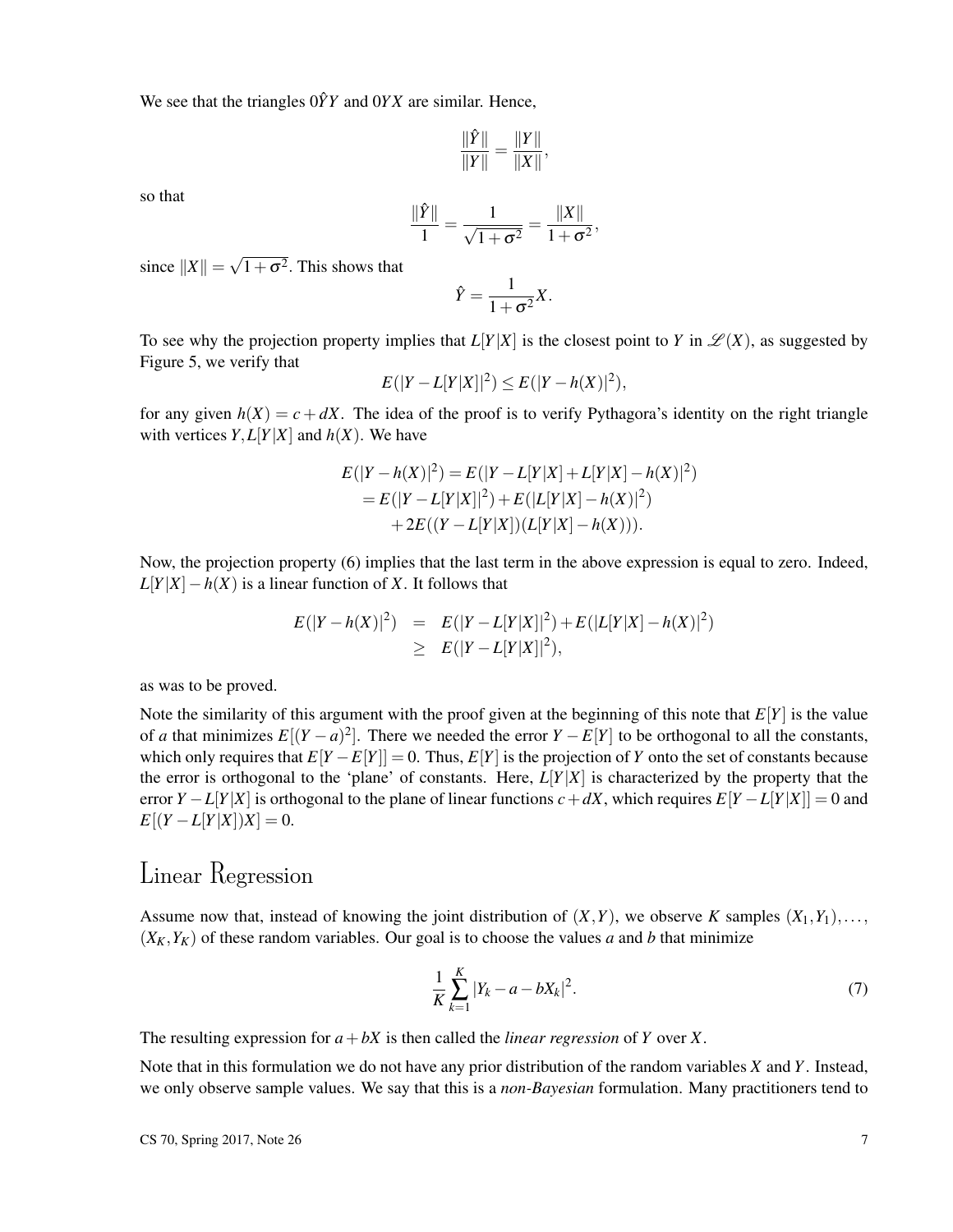

Figure 7: The linear regression of *Y* over *X*.

trust a non-Bayesian approach more than the Bayesian one covered in the previous section that relies on a possibly incorrect assumption about the prior distribution.

To find the best values of *a* and *b*, we note that the cost (7) is equal to

$$
E[|Y-a-bX|^2]
$$

where the random pair  $(X, Y)$  is defined to be equally likely to take any of the values  $\{(X_1, Y_1), \ldots, (X_K, Y_K)\}.$ Indeed, with that definition of  $(X, Y)$ , one finds

$$
E[|Y-a-bX|^2] = \sum_{(x,y)} |x-a-by|^2 P[Y=x, X=y] = \sum_{k} |Y_k-a-bX_k|^2 \frac{1}{K},
$$

which agrees with (7).

Consequently, the linear regression of *Y* over *X* given the *K* samples  $(X_k, Y_k)$  is given by (3) where the expected values, the covariance, and the variance are calculated for the random variables  $(X, Y)$  uniformly distributed in the set of sample values. For instance,  $E[X] = \frac{1}{K} \sum_{k=1}^{K} X_k$  and similarly for  $E[Y]$  and  $cov(X, Y) =$  $\frac{1}{K} \sum_{k=1}^{K} X_k Y_k - E[X] E[Y].$ 

One has the following result.

#### Theorem 26.2. *Linear Regression Converges to LLSE*

*Assume that the samples*  $(X_k, Y_k)$ ,  $k \geq 1$  *are i.i.d. with distribution*  $P(X = x, Y = y)$ *. As the number of samples increases, the linear regression approaches the LLSE calculated from the distribution of*  $(X, Y)$ *.* 

#### Proof:

As  $K \to \infty$ , the Law of Large Numbers implies that the sample means converge to the expected values. For instance,  $\frac{1}{K} \sum_{k=1}^{K} X_k$  approaches  $E[X]$  and similarly for the other quantities.

 $\Box$ 

Formula (3) and the linear regression provide an intuitive meaning of the covariance  $cov(X, Y)$ . If this covariance is zero, then  $L[Y|X]$  does not depend on *X*. If it is positive (negative), it increases (decreases, respectively) with *X*. Thus,  $cov(X, Y)$  measures a form of dependency in terms of linear regression. For instance, the random variables in Figure 8 are uncorrelated since *L*[*Y*|*X*] does not depend on *Y*.

### MMSE

In the previous section, we examined the problem of finding the linear function  $a + bX$  that best approximates *Y*, in the mean squared error sense. We could develop the corresponding theory for quadratic approximations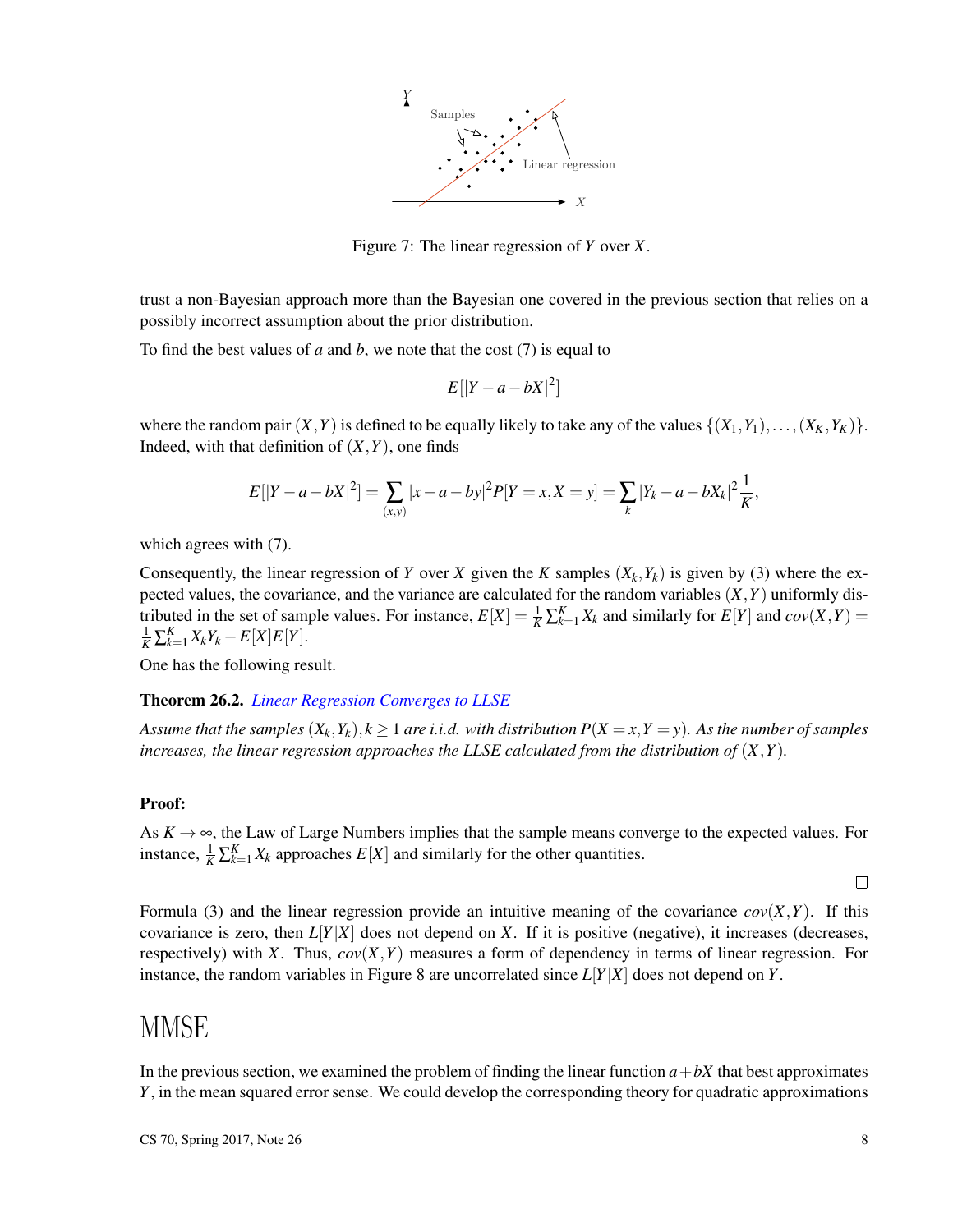

Figure 8: The random variables *Y* and *X* are uncorrelated. Note that they are not independent.



Figure 9: The conditional expectation  $E[Y|X]$  when the pair  $(X, Y)$  is picked uniformly in the shaded area.

 $a + bX + cX^2$ , or for polynomial approximations of a given degree. The ideas would be the same and one would have a similar projection interpretation.

In principle, a higher degree polynomial approximates *Y* better than a lower degree one since there are more such polynomials. The question of fitting the parameters with a given number of observations is more complex. For instance, if one has *K* samples, one can generically find a polynomial of degree *K* that fits the observations exactly. However, this does not imply that this polynomial results in a smaller mean squared error than a lower-degree polynomial. This issue is called "over fitting."

For now, assume that we know the joint distribution of  $(X, Y)$  and consider the problem of finding the function  $g(X)$  that minimizes

$$
E(|Y - g(X)|^2),
$$

per all the possible functions  $g(\cdot)$ . The best function is called the MMSE of *Y* given *X*.

Before proceeding with the formal discussion of the solution, let us see what it should be like. We saw that the best guess for *Y* without any information other than the distribution is *E*[*Y*]. Now say that we observe that *X* = *x*. That observation changes the likelihood that *Y* = *y* from  $P(Y = y)$  to  $P[Y = y|X = x] = P(X = y)$  $f(x, Y = y)/P(X = x)$ . Thus, observing  $X = x$  replaces the distribution of *Y* by its conditional distribution given *X* = *x*. That conditional distribution is  $\{(y, P[Y = y|X = x]), y \in \Re\}$ . Since *Y* has this new distribution, the best guess for the value of *Y* given that  $X = x$  should be the expected value of *Y* under this new distribution. This expected value is called the conditional expectation of *Y* given that  $X = x$ . Let us make all this precise.

We have the following theorem:

Theorem 26.3. *The MMSE is the Conditional Expectation*

*The MMSE of Y given X is given by*

 $g(X) = E[Y|X]$ 

*where*  $E[Y|X]$  *is the* conditional expectation *of*  $Y$  *given*  $X$ *.*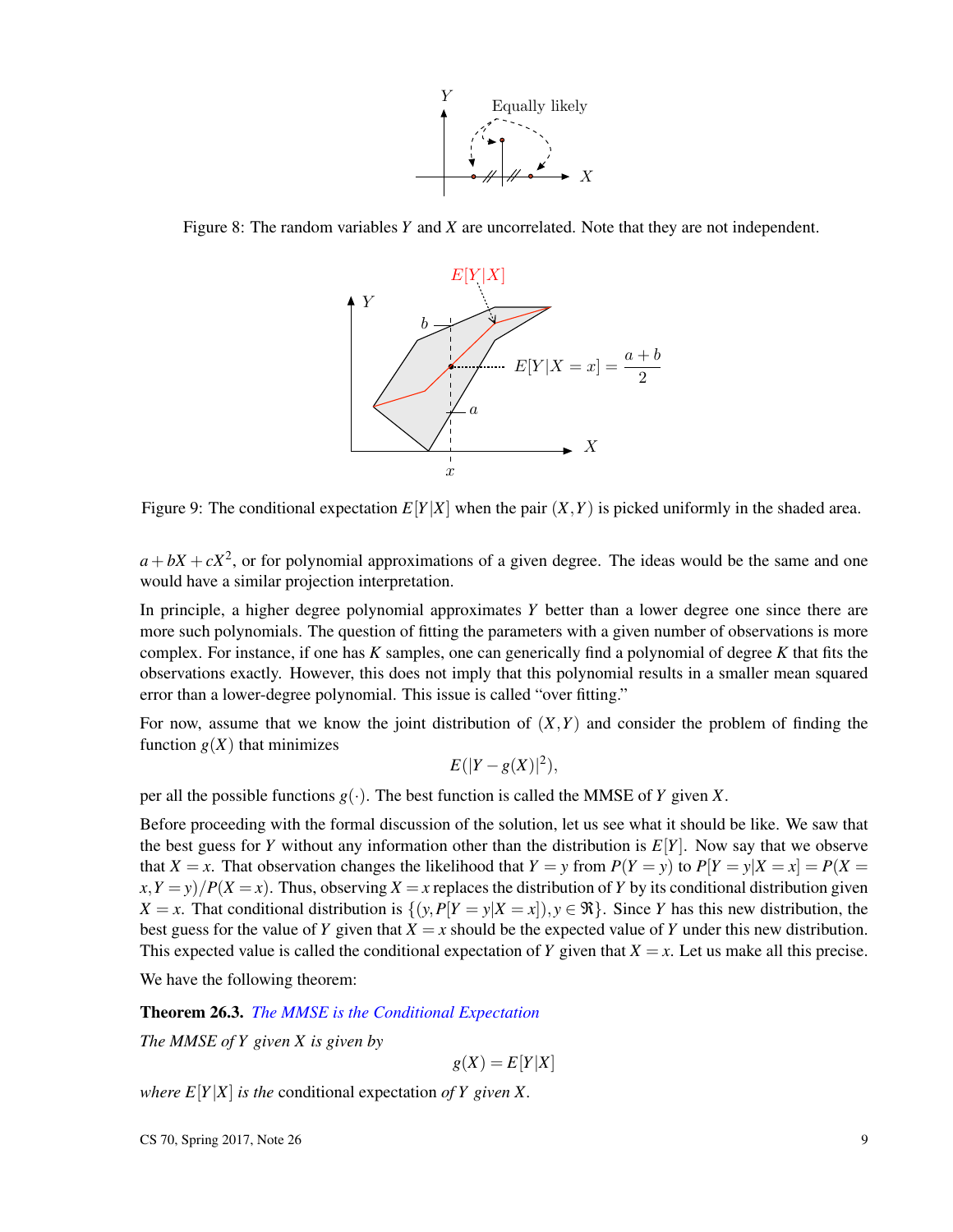The conditional expectation is defined as follows.

#### Definition 26.3. *Conditional Expectation*

*The conditional expectation of Y given X is defined by*

$$
E[Y|X = x] = \sum_{y} yP[Y = y|X = x] = \sum_{y} y\frac{P(X = x, Y = y)}{P(X = x)}.
$$

Figure 9 illustrates the conditional expectation. That figure assumes that the pair  $(X, Y)$  is picked uniformly in the shaded area. Thus, if one observes that  $X = x$ , the point *Y* is uniformly distributed along the segment  $[a,b]$ . Accordingly, the average value of *Y* is the mid-point  $(a+b)/2$  of that segment, as indicated in the figure. The red graph shows how that mean value depends on *X* and it defines *E*[*Y*|*X*]. Of course, if the point  $(X, Y)$  is not chosen uniformly in the shaded area, then  $E[Y|X]$  is different.

The following result is a direct consequence of the definition.

#### Lemma 26.1. *Orthogonality Property of MMSE*

*(a) For any function*  $\phi(\cdot)$ *, one has* 

$$
E((Y - E[Y|X])\phi(X)) = 0.
$$
\n(8)

*(b) Moreover, if the function g*(*X*) *is such that*

$$
E((Y - g(X))\phi(X)) = 0, \forall \phi(\cdot),
$$
\n(9)

*then*  $g(X) = E[Y|X]$ *.* 

#### Proof:

(a) To verify (8) note that

$$
E(E[Y|X]\phi(X)) = \sum_{y} E[Y|X=y]\phi(y)P(X=y)
$$
  
= 
$$
\sum_{y} \left[ \sum_{x} x \frac{P(Y=x, X=y)}{P(X=y)} \right] \phi(y)P(X=y)
$$
  
= 
$$
\sum_{y} \sum_{x} x \phi(y)P(Y=x, X=y) = E(Y\phi(X)),
$$

which proves  $(8)$ .

(b) To prove the second part of the lemma, note that

$$
E(|g(X) - E[Y|X]|^2)
$$
  
=  $E((g(X) - E[Y|X])\{(g(X) - Y) - (E[Y|X] - Y)\}) = 0,$ 

because of (8) and (9) with  $\phi(X) = g(X) - E[Y|X]$ .

Note that the second part of the lemma simply says that the projection property characterizes uniquely the conditional expectation. In other words, there is only one projection of *Y* onto  $\mathscr{G}(X)$ .  $\Box$ 

We can now prove the theorem.

#### Proof of Theorem 26.3.

 $\text{CS } 70$ , Spring 2017, Note 26 10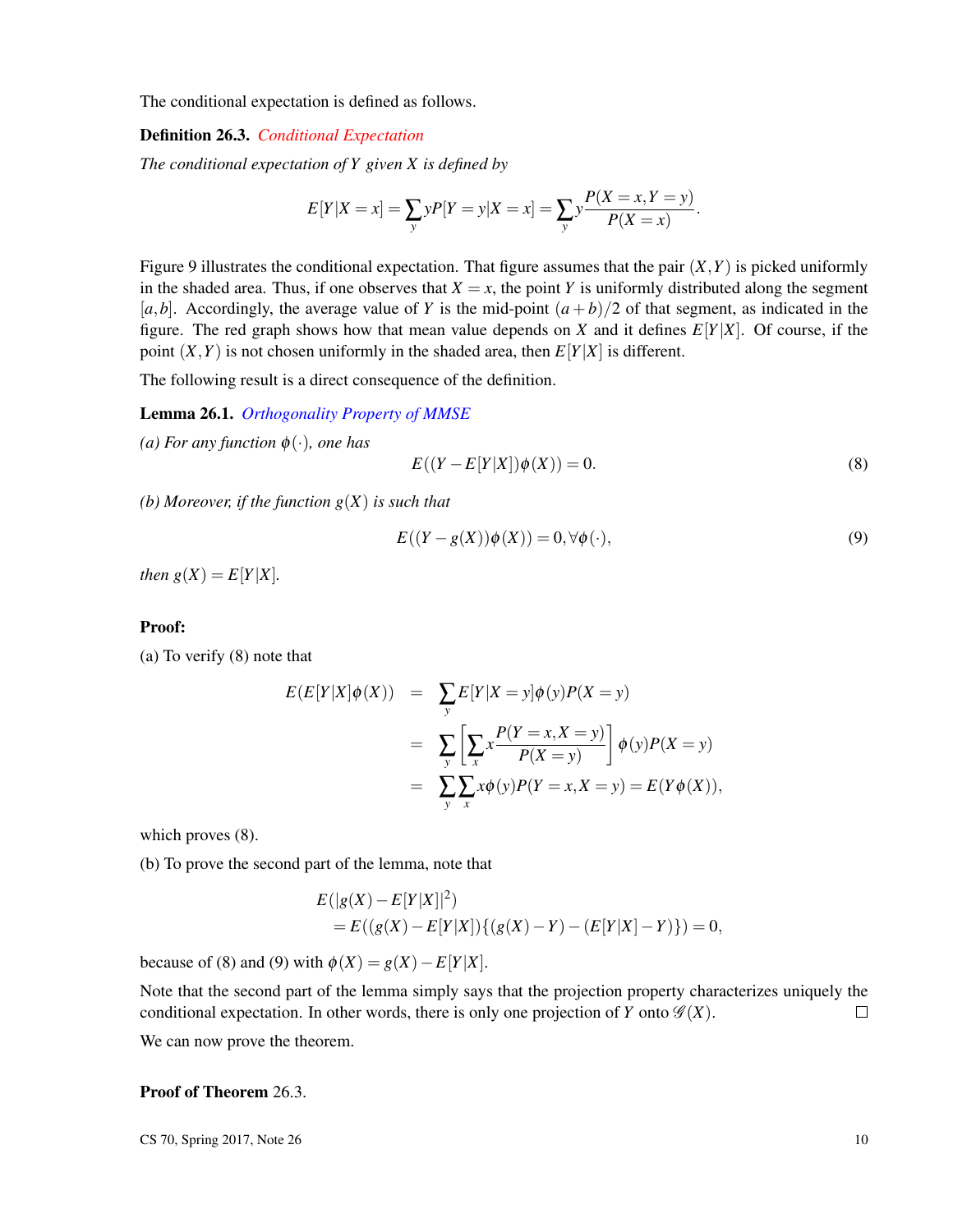

Figure 10: The conditional expectation  $E[Y|X]$  as the projection of *Y* on the set  $\mathcal{G}(X)$  of functions of *X*.

The identity (8) is the projection property. It states that  $Y - E[Y|X]$  is orthogonal to the set  $\mathscr{G}(X)$  of functions of *X*, as shown in Figure 10. In particular, it is orthogonal to *h*(*X*)−*E*[*Y*|*X*]. As in the case of the LLSE, this projection property implies that

$$
E(|Y - h(X)|^2) \ge E(|Y - E[Y|X]|^2),
$$

for any function  $h(\cdot)$ . This implies that  $E[Y|X]$  is indeed the MMSE of *Y* given *X*.

 $\Box$ 

From the definition, we see how to calculate  $E[Y|X]$  from the conditional density of *Y* given *X*. However, in many cases one can calculate  $E[Y|X]$  more simply. One approach is to use the following properties of conditional expectation.

Theorem 26.4. *Properties of Conditional Expectation (a) Linearity:*

$$
E[a_1Y_1 + a_2Y_2|X] = a_1E[Y_1|X] + a_2E[Y_2|X];
$$

*(b) Factoring Known Values:*

$$
E[h(X)Y|X] = h(X)E[Y|X];
$$

*(c) Smoothing:*

$$
E(E[Y|X])=E(Y);\\
$$

*(d) Independence: If Y and X are independent, then*

$$
E[Y|X] = E(Y).
$$

#### Proof:

(a) By Lemma 26.1(b), it suffices to show that

$$
a_1Y_1 + a_2Y_2 - (a_1E[Y_1|X] + a_2E[Y_2|X])
$$

is orthogonal to  $\mathscr{G}(X)$ . But this is immediate since it is the sum of two terms

 $a_i(Y_i - E[Y_i|X])$ 

for  $i = 1, 2$  that are orthogonal to  $\mathscr{G}(X)$ .

(b) By Lemma 26.1(b), it suffices to show that

$$
h(X)Y - h(X)E[Y|X]
$$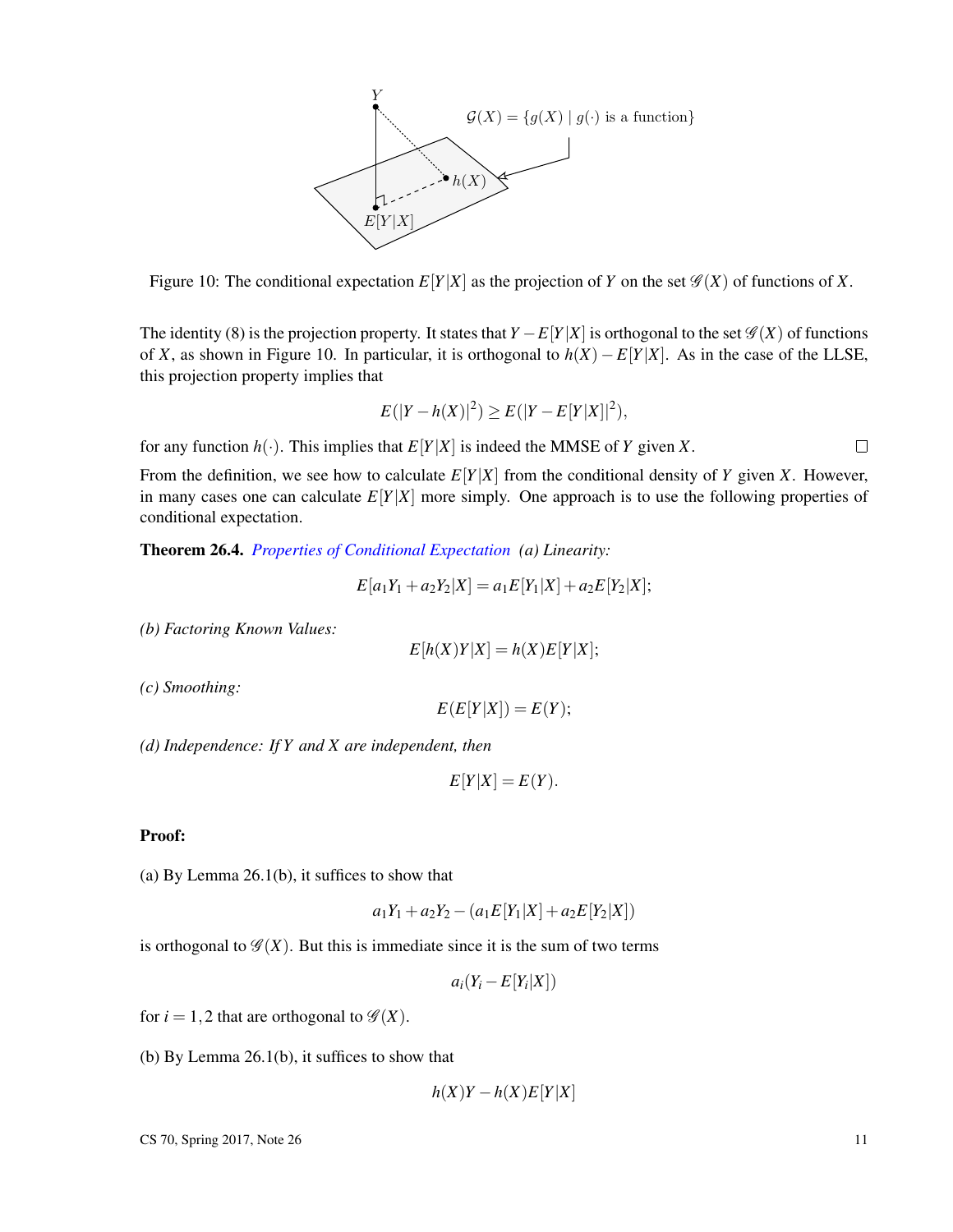is orthogonal to  $\mathscr{G}(X)$ , i.e., that

$$
E((h(X)Y - h(X)E[Y|X])\phi(X)) = 0, \forall \phi(\cdot).
$$

Now,

$$
E((h(X)Y - h(X)E[Y|X])\phi(X)) = E((Y - E[Y|X])h(X)\phi(X)) = 0,
$$

because  $Y - E[Y|X]$  is orthogonal to  $\mathscr{G}(X)$  and therefore to  $h(X)\phi(X)$ .

(c) Letting  $\phi(X) = 1$  in (8), we find

$$
E(Y - E[Y|X]) = 0,
$$

which is the identity we wanted to prove.

(d) By Lemma 26.1(b), it suffices to show that

$$
Y - E(Y)
$$

is orthogonal to  $\mathscr{G}(X)$ . Now,

$$
E((Y – E(Y))\phi(X)) = E(Y – E(Y))E(\phi(X)) = 0.
$$

The first equality follows from the fact that  $Y - E(Y)$  and  $\phi(X)$  are independent since they are functions of independent random variables.

 $\Box$ 

As an example, assume that *Y*,*X*,*Z* are i.i.d. with mean 1/2 and second moment 1/3. We want to calculate  $E[(Y+2X)^{2}|X].$ 

We find

$$
E[(Y+2X)^2|X] = E[Y^2+4X^2+4YX|X]
$$
  
=  $E[Y^2|X]+4E[X^2|X]+4E[YX|X]$ , by linearity  
=  $E(Y^2)+4E[X^2|X]+4E[YX|X]$ , by independence  
=  $E(Y^2)+4X^2+4XE[Y|X]$ , by factoring known values  
=  $E(Y^2)+4X^2+4XE(Y)$ , by independence  
=  $\frac{1}{3}+4X^2+2X$ .

Note that we don't have enough information to calculate the conditional distribution of  $Z := (Y + 2X)^2$  given *X*, so that a direct calculation  $E[Z|X = y] = \sum_{z} zP[Z = z|X = y]$  would not have been possible.

In some situations, one may be able to exploit symmetry to evaluate the conditional expectation. Here is one representative example. Assume that *Y*,*X*,*Z* are i.i.d. Then, we claim that

$$
E[Y|Y+X+Z] = \frac{1}{3}(Y+X+Z). \tag{10}
$$

To see this, note that, by symmetry,

$$
E[Y|Y+X+Z] = E[X|Y+X+Z] = E[Z|Y+X+Z].
$$

Denote by *V* the common value of these random variables. Note that their sum is

$$
3V = E[Y + X + Z|Y + X + Z],
$$

by linearity. Thus,  $3V = Y + X + Z$ , which proves our claim.

 $\text{CS } 70, \text{ Spring } 2017, \text{ Note } 26$  12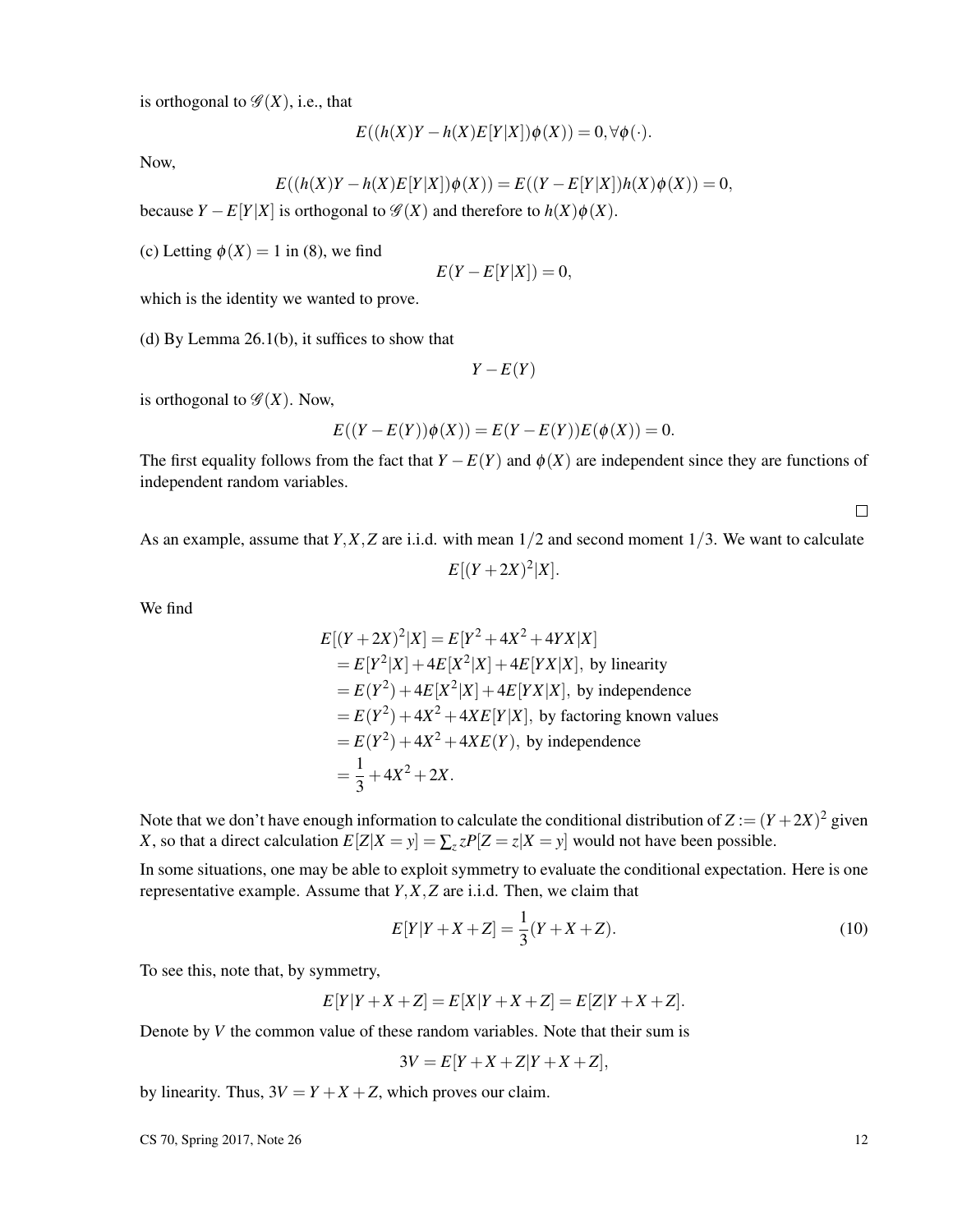

Figure 11: The MMSE and LLSE are generally different.

### MMSE for Jointly Gaussian<sup>1</sup>

In general  $L[Y|X] \neq E[Y|X]$ . As a trivial example, Let *X* be uniformly distributed in  $\{-1,0,1\}$  and  $Y = X^2$ . Then  $E[Y|X] = X^2$  and  $L[Y|X] = E(Y) = 2/3$  since  $cov(X, Y) = E(YX) - E(Y)E(X) = 0$ .

Figure 11 recalls that  $E[Y|X]$  is the projection of *Y* onto  $\mathscr{G}(X)$  whereas  $L[Y|X]$  is the projection of *Y* onto  $\mathscr{L}(X)$ . Since  $\mathscr{L}(X)$  is a subspace of  $\mathscr{G}(X)$ , one expects the two projections to be different, in general. The figure also shows that  $E[Y|X]$  is closer to *Y* than  $L[Y|X]$ , in the mean squared error sense. This should be obvious since there are more functions of *X* than linear functions. Note also that the figure shows that *L*[*Y*|*X*] is the projection of  $E[Y|X]$  onto  $\mathcal{L}(X)$ , which says that  $L[Y|X] = L[E[Y|X]|X]$ .

However, there are examples where  $E[Y|X]$  happens to be linear. We saw one such example in (10) and it is not difficult to construct many other examples.

There is an important class of situations where this occurs. It is when *Y* and *X* are jointly Gaussian. We state that result as a theorem. Unfortunately, we have not discussed the necessary concepts to explain what this result means. (We have not even defined what Gaussian means!) We state the result to pick your curiosity.

Theorem 26.5. *MMSE for Jointly Gaussian RVs*

*Let Y*,*X be jointly Gaussian random variables. Then*

$$
E[Y|X] = L[Y|X].
$$

### Vector Case<sup>2</sup>

So far, to keep notation at a minimum, we have considered  $L[Y|X]$  and  $E[Y|X]$  when *Y* and *X* are single random variables. In this section, we discuss the vector case, i.e.,  $L[Y|X]$  and  $E[Y|X]$  when Y and X are random vectors. The only difficulty is one of notation. Conceptually, there is nothing new.

#### Definition 26.4. *LLSE of Random Vectors*

*Let* Y *and* X *be random vectors of dimensions m and n, respectively. Then*

 $L[Y|X] = a + BX$ 

<sup>&</sup>lt;sup>1</sup>This topic will not be covered this semester

 $2$ This topic will not be covered this semester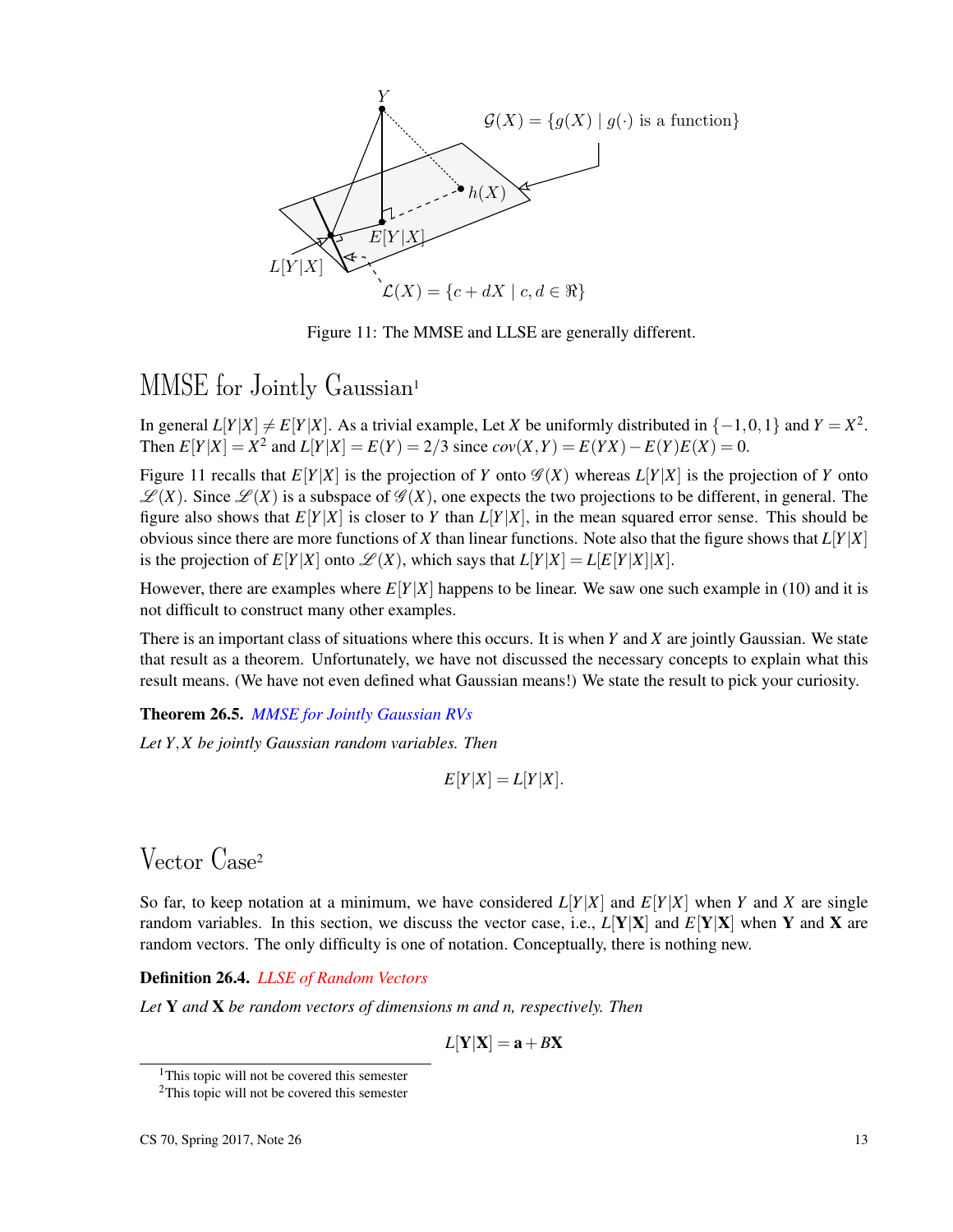*where B is the*  $m \times n$  *matrix and a the vector in*  $\mathbb{R}^m$  *that minimize* 

$$
E(||\mathbf{Y}-\mathbf{a}-B\mathbf{X}||^2).
$$

Thus, as in the scalar case, the LLSE is the linear function of the observations that best approximates  $Y$ , in the mean squared error sense.

Before proceeding, we define  $\Sigma_X$  and  $\Sigma_{Y,X}$ . By v' we indicate the transposed of the vector v and by **B**' the transposed of the matrix B.

**Definition 26.5.** Let  $Y = [Y_1, \ldots, Y_m]'$  and  $X = [X_1, \ldots, X_n]'$  be two random (column) vectors. Then

$$
E[Y] := [E(Y_1), \ldots, E(Y_m)]', E[X] := [E(X_1), \ldots, E(X_n)]',
$$

*i.e., the mean values of the random vectors are the vectors of the mean values of their components. The product*  $\mathbf{Y} \mathbf{X}'$  *is an m*  $\times$  *n matrix whose component*  $(i, j)$  *is Y<sub>i</sub>X<sub>j</sub>, and similarly for*  $\mathbf{Y} \mathbf{Y}'$  *and*  $\mathbf{X} \mathbf{X}'$ *. We define*  $E[{\bf Y}{\bf X}']$  *to be the m*  $\times$  *n matrix whose component*  $(i,j)$  *is*  $E[Y_iX_j]$ *. That is, the mean value of a random matrix* is defined to be the matrix of the mean values of its components. The definitions of  $E[{\bf Y} {\bf Y}']$  and  $E[{\bf X} {\bf X}']$  are *similar.*

*Finally, we define*

$$
\Sigma_{\mathbf{X}} := E[\mathbf{X}\mathbf{X}'] - E[\mathbf{X}]E[\mathbf{X}]'
$$
 and 
$$
\Sigma_{\mathbf{Y},\mathbf{X}} := E[\mathbf{Y}\mathbf{X}'] - E[\mathbf{Y}]E[\mathbf{X}]'.
$$

*We call*  $\Sigma_X$  *the* covariance matrix *of* **X** *and*  $\Sigma_{Y,X}$  *the* covariance matrix *of* **Y** *and* **X**.

#### Theorem 26.6. *LLSE of Vectors*

Let **Y** and **X** be random vectors such that  $\Sigma_{\bf X}$  is nonsingular, i.e., such that the matrix admits an inverse.

*(a) Then*

$$
L[\mathbf{Y}|\mathbf{X}] = E(\mathbf{Y}) + \Sigma_{\mathbf{Y},\mathbf{X}} \Sigma_{\mathbf{X}}^{-1} (\mathbf{X} - E(\mathbf{X})).
$$
\n(11)

*(b) Moreover,*

$$
E(||\mathbf{Y} - L[\mathbf{Y}|\mathbf{X}]||^2) = tr(\Sigma_{\mathbf{Y}} - cov(\mathbf{Y}, \mathbf{X})\Sigma_{\mathbf{X}}^{-1}cov(\mathbf{X}, \mathbf{Y})).
$$
\n(12)

*In this expression, for a square matrix M, tr*( $M$ ) :=  $\sum_i M_{i,i}$  *is the trace of the matrix.* 

#### Proof:

(a) The proof is similar to the scalar case. Let  $\mathbb Z$  be the right-hand side of (11). One shows that the error  $Y - Z$  is orthogonal to all the linear functions of X. One then uses that fact to show that Y is closer to Z than to any other linear function  $h(\mathbf{X})$  of **X**.

First we show the orthogonality. Since  $E(Y - Z) = 0$ , we have

$$
E((\mathbf{Y}-\mathbf{Z})(\mathbf{a}+B\mathbf{X})')=E((\mathbf{Y}-\mathbf{Z})(B\mathbf{X})')=E((\mathbf{Y}-\mathbf{Z})\mathbf{X}')B'.
$$

Next, we show that  $E((\mathbf{Y}-\mathbf{Z})\mathbf{X}') = 0$ . To see this, note that

$$
E((\mathbf{Y}-\mathbf{Z})\mathbf{X}') = E((\mathbf{Y}-\mathbf{Z})(\mathbf{X}-E(\mathbf{X}))')
$$
  
=  $E((\mathbf{Y}-E(\mathbf{Y}))(\mathbf{X}-E(\mathbf{X}))')$   
 $-\Sigma_{\mathbf{Y},\mathbf{X}}\Sigma_{\mathbf{X}}^{-1}E((\mathbf{X}-E(\mathbf{X}))(\mathbf{X}-E(\mathbf{X}))')$   
=  $\Sigma_{\mathbf{Y},\mathbf{X}}-\Sigma_{\mathbf{Y},\mathbf{X}}\Sigma_{\mathbf{X}}^{-1}\Sigma_{\mathbf{X}} = 0.$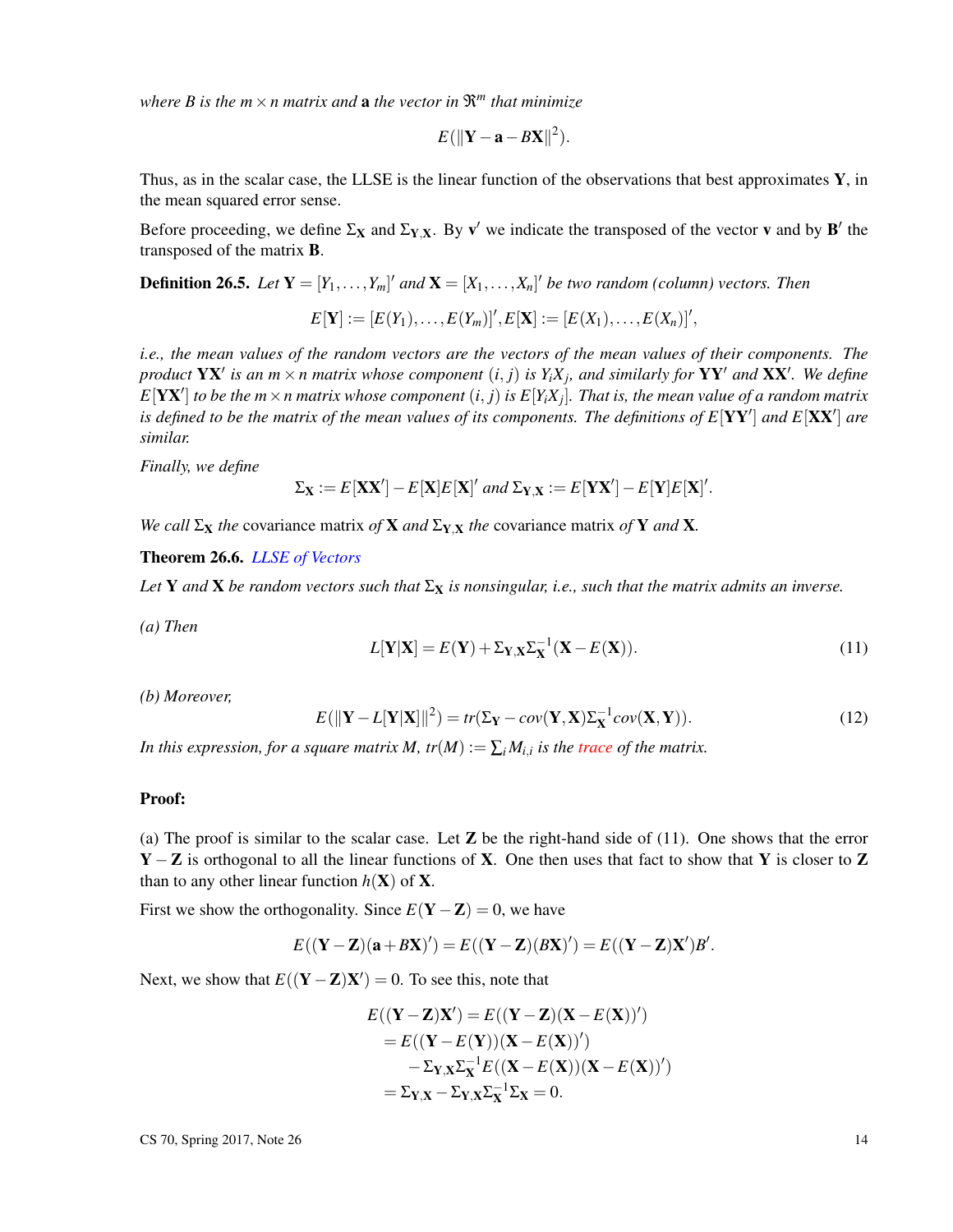Second, we show that **Z** is closer to **Y** than any linear  $h(\mathbf{X})$ . We have

$$
E(||\mathbf{Y} - h(\mathbf{X})||^2) = E((\mathbf{Y} - h(\mathbf{X}))'(\mathbf{Y} - h(\mathbf{X})))
$$
  
=  $E((\mathbf{Y} - \mathbf{Z} + \mathbf{Z} - h(\mathbf{X}))'(\mathbf{Y} - \mathbf{Z} + \mathbf{Z} - h(\mathbf{X})))$   
=  $E(||\mathbf{Y} - \mathbf{Z}||^2) + E(||\mathbf{Z} - h(\mathbf{X})||^2) + 2E((\mathbf{Y} - \mathbf{Z})'(\mathbf{Z} - h(\mathbf{X}))).$ 

We claim that the last term is equal to zero. To see this, note that

$$
E((\mathbf{Y}-\mathbf{Z})'(\mathbf{Z}-h(\mathbf{X}))=\sum_{i=1}^n E((Y_i-Z_i)(Z_i-h_i(\mathbf{X}))).
$$

Also,

$$
E((Y_i - Z_i)(Z_i - h_i(\mathbf{X}))) = E((\mathbf{Y} - \mathbf{Z})(\mathbf{Z} - h(\mathbf{X}))')_{i,i}
$$

and the matrix  $E((\mathbf{Y}-\mathbf{Z})(\mathbf{Z}-h(\mathbf{X}))')$  is equal to zero since  $\mathbf{Y}-\mathbf{X}$  is orthogonal to any linear function of X and, in particular, to  $\mathbf{Z} - h(\mathbf{X})$ .

(Note: an alternative way of showing that the last term is equal to zero is to write

$$
E((\mathbf{Y}-\mathbf{Z})'(\mathbf{Z}-h(\mathbf{X})) = \text{tr}E((\mathbf{Y}-\mathbf{Z})(\mathbf{Z}-h(\mathbf{X}))') = 0,
$$

where the first equality comes from the fact that  $tr(AB) = tr(BA)$  for matrices of compatible dimensions.)

(b) Let  $\tilde{Y} := Y - E[Y|X]$  be the estimation error. Thus,

$$
\tilde{\mathbf{Y}} = \mathbf{Y} - E(\mathbf{Y}) - \Sigma_{\mathbf{Y}, \mathbf{X}} \Sigma_{\mathbf{X}}^{-1} (\mathbf{X} - E(\mathbf{X})).
$$

Now, if V and W are two zero-mean random vectors and *M* a matrix,

$$
cov(\mathbf{V} - M\mathbf{W}) = E((\mathbf{V} - M\mathbf{W})(\mathbf{V} - M\mathbf{W})')
$$
  
=  $E(\mathbf{V}\mathbf{V}' - 2M\mathbf{W}\mathbf{V}' + M\mathbf{W}\mathbf{W}'M')$   
=  $cov(\mathbf{V}) - 2Mcov(\mathbf{W}, \mathbf{V}) + Mcov(\mathbf{W})M'.$ 

Hence,

$$
cov(\tilde{\mathbf{Y}}) = \Sigma_{\mathbf{Y}} - 2\Sigma_{\mathbf{Y},\mathbf{X}} \Sigma_{\mathbf{X}}^{-1} cov(\mathbf{X}, \mathbf{Y})
$$

$$
+ \Sigma_{\mathbf{Y},\mathbf{X}} \Sigma_{\mathbf{X}}^{-1} \Sigma_{\mathbf{X}} \Sigma_{\mathbf{X}}^{-1} cov(\mathbf{X}, \mathbf{Y})
$$

$$
= \Sigma_{\mathbf{Y}} - \Sigma_{\mathbf{Y},\mathbf{X}} \Sigma_{\mathbf{X}}^{-1} cov(\mathbf{X}, \mathbf{Y}).
$$

To conclude the proof, note that, for a zero-mean random vector V,

$$
E(||\mathbf{V}||^2) = E(\text{tr}(\mathbf{V}\mathbf{V}')) = \text{tr}(E(\mathbf{V}\mathbf{V}')) = \text{tr}(\Sigma_{\mathbf{V}}).
$$

 $\Box$